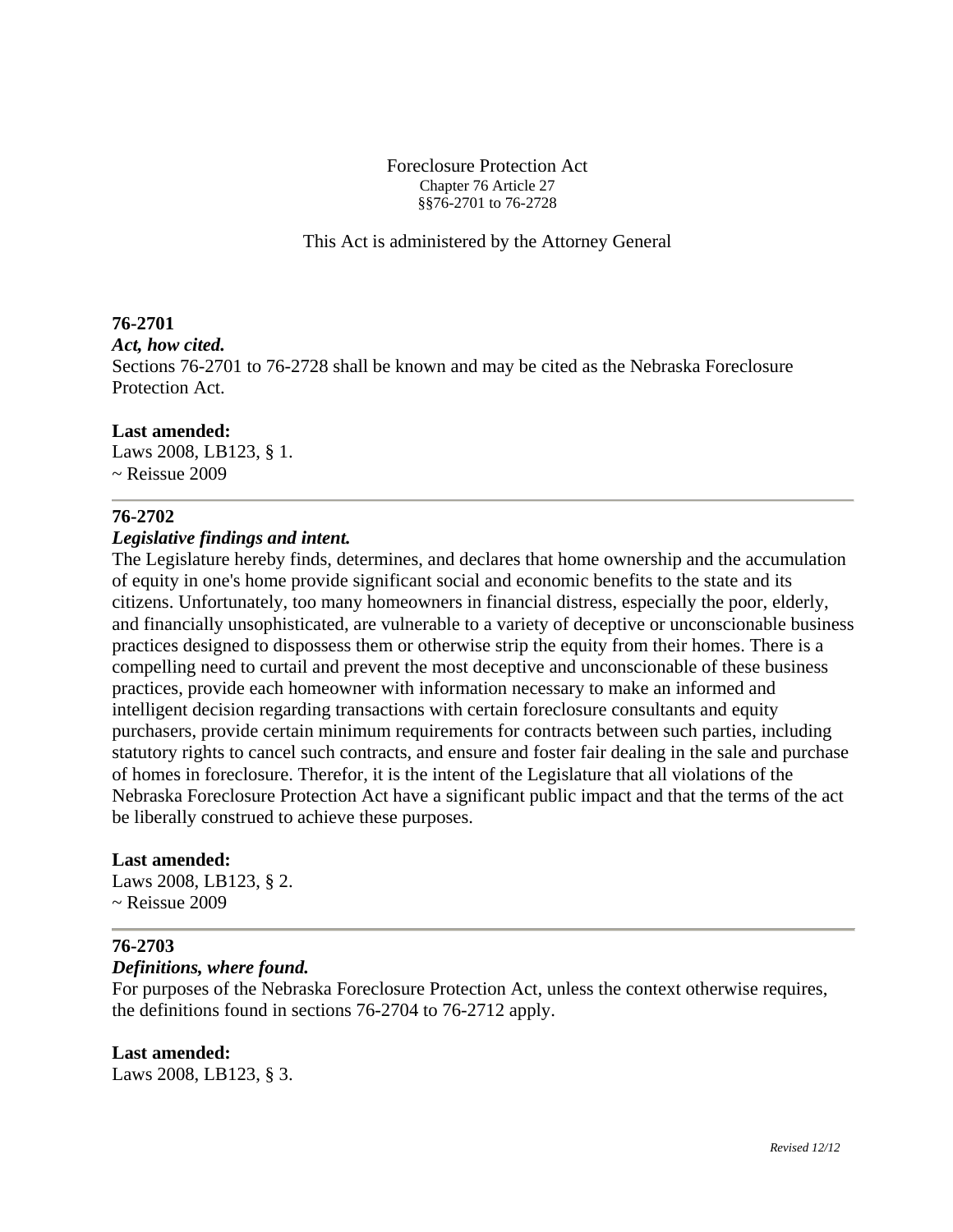$\sim$  Reissue 2009

#### **76-2704**

#### *Associate, defined.*

Associate means a partner, a subsidiary, an affiliate, an agent, or any other person working in association with a foreclosure consultant or an equity purchaser. Associate does not include a person who is excluded from the definition of an equity purchaser or a foreclosure consultant.

#### **Last amended:**

Laws 2008, LB123, § 4. ~ Reissue 2009

# **76-2705**

#### *Equity purchase contract, defined.*

Equity purchase contract means an agreement between an equity purchaser and a homeowner pertaining to the acquisition of title to the homeowner's personal residence.

#### **Last amended:**

Laws 2008, LB123, § 5.  $\sim$  Reissue 2009

#### **76-2706**

#### *Equity purchaser, defined.*

Equity purchaser means a person who, in the course of the person's business, vocation, or occupation, acquires title to a residence in foreclosure. Equity purchaser does not include a person who acquires such title:

(1) For the purpose of using such property as his or her personal residence for at least one year; (2) By a deed in lieu of foreclosure to the holder of an evidence of debt, or an associate of the holder of an evidence of debt, of a consensual lien or encumbrance of record, if such consensual lien or encumbrance is recorded in the register of deeds office of the county where the residence in foreclosure is located prior to a foreclosure sale;

(3) By a deed from any trustee, sheriff, or other person appointed by a court as a result of a foreclosure sale;

(4) At a sale of property authorized by statute;

(5) By order or judgment of any court;

(6) From the person's spouse, relative, or relative of a spouse, by the half or whole blood or by adoption, or from a guardian, conservator, or personal representative of such person; or

(7) While performing services as a part of a person's normal business activities under any law of this state or the United States that regulates banks, trust companies, savings and loan associations, credit unions, insurance companies, title insurers, insurance producers, or escrow companies authorized to conduct business in this state, an affiliate or subsidiary of such person, or an employee or agent acting on behalf of such person.

#### **Last amended:**

Laws 2008, LB123, § 6.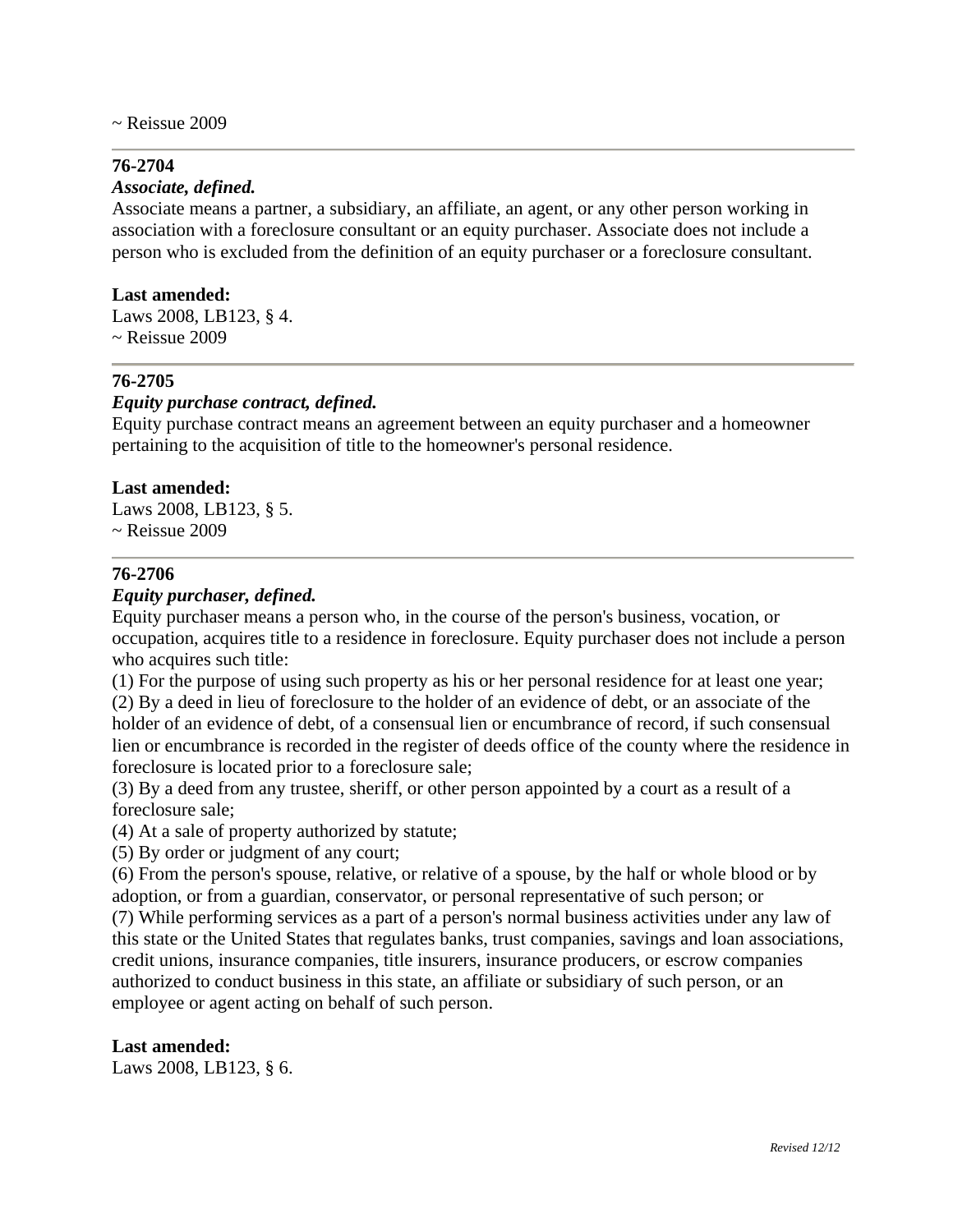# **76-2707**

#### *Evidence of debt, defined.*

Evidence of debt means a writing that evidences a promise to pay or a right to the payment of a monetary obligation such as a promissory note; bond; negotiable instrument; loan, credit, or similar agreement; or monetary judgment entered by a court of competent jurisdiction.

#### **Last amended:**

Laws 2008, LB123, § 7. ~ Reissue 2009

## **76-2708**

#### *Foreclosure consultant, defined.*

(1) Foreclosure consultant means a person who:

(a) Does not, directly or through an associate, take or acquire any interest in or title to the residence in foreclosure; and

(b) In the course of such person's business, vocation, or occupation, makes a solicitation, representation, or offer to a homeowner to perform, in exchange for compensation from the homeowner or from the proceeds of any loan or advance of funds, a service that the person represents will do any of the following:

(i) Stop or postpone a foreclosure sale;

(ii) Obtain a forbearance from a beneficiary under a deed of trust, mortgage, or other lien;

(iii) Assist the homeowner in exercising a right to cure a default;

(iv) Obtain an extension of the period within which the homeowner may cure a default;

(v) Obtain a waiver of an acceleration clause contained in an evidence of debt secured by a deed of trust, mortgage, or other lien on a residence in foreclosure or contained in such deed of trust, mortgage, or other lien;

(vi) Assist the homeowner to obtain a loan or an advance of funds;

(vii) Avoid or reduce the impairment of the homeowner's credit resulting from the recording of a notice of election and demand for sale, commencement of a judicial foreclosure action, any foreclosure sale or the granting of a deed in lieu of foreclosure, or any late payment or other failure to pay or perform under the evidence of debt, the deed of trust, or other lien securing such evidence of debt;

(viii) In any way delay, hinder, or prevent the foreclosure upon the homeowner's residence; or

(ix) Assist the homeowner in obtaining from the beneficiary, mortgagee, or grantee of the lien in foreclosure, or from counsel for such beneficiary, mortgagee, or grantee, the remaining or excess proceeds from the foreclosure sale of the residence in foreclosure. (2) Foreclosure consultant does not include:

(a) A person licensed to practice law in this state while performing any activity related to the person's attorney-client relationship with a homeowner or any activity related to the person's attorney-client relationship with the beneficiary, mortgagee, grantee, or holder of any lien being enforced by way of foreclosure;

(b) A holder or servicer of an evidence of debt or the attorney for the holder or servicer of an evidence of debt secured by a deed of trust or other lien on any residence in foreclosure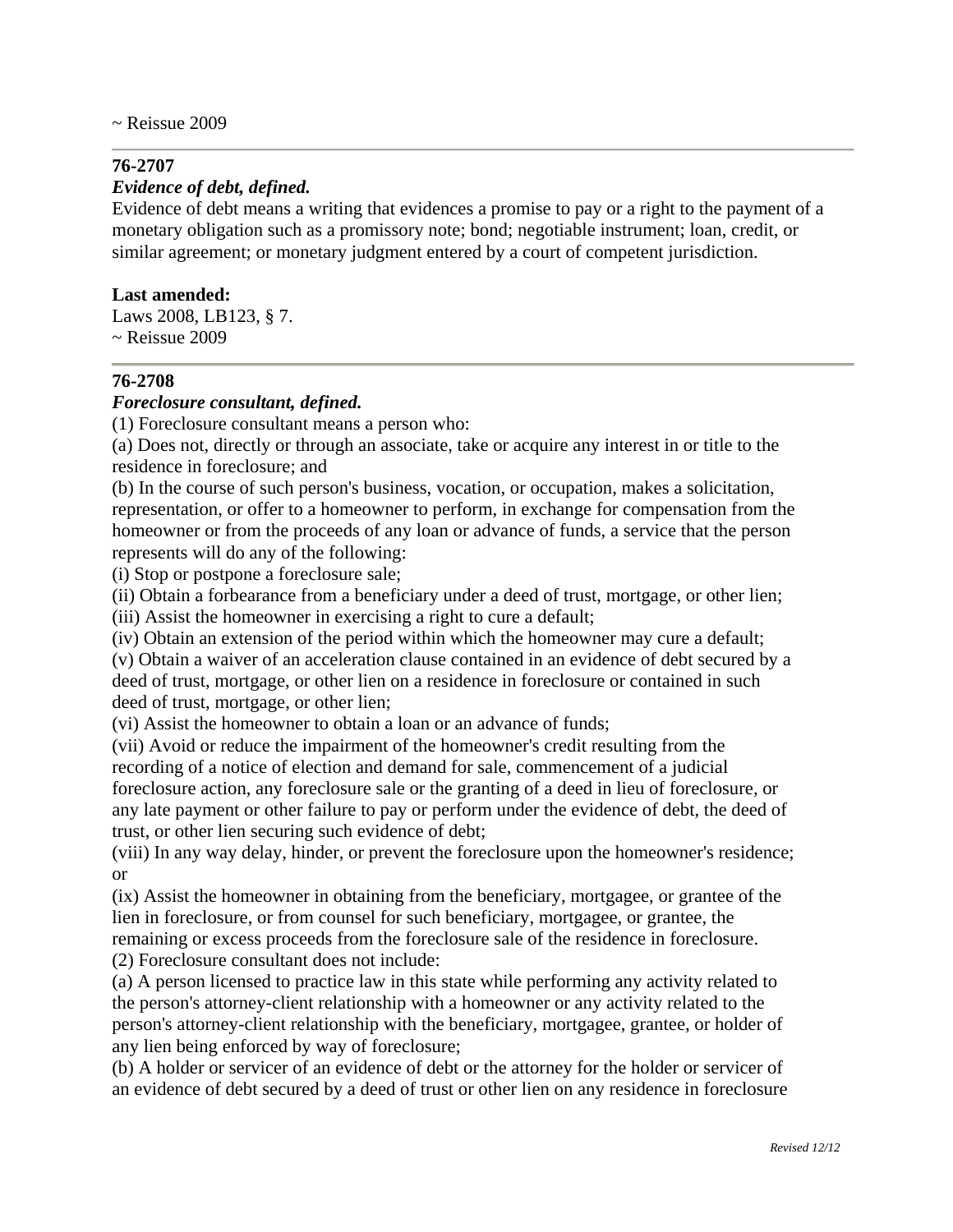while the person performs services in connection with the evidence of debt, lien, deed of trust, or other lien securing such debt;

(c) A person doing business under any law of this state or the United States, which law regulates banks, trust companies, savings and loan associations, credit unions, insurance companies, title insurers, insurance producers, or escrow companies authorized to conduct business in the state, while the person performs services as part of the person's normal business activities, an affiliate or subsidiary of any of such entities, or an employee or agent acting on behalf of any of such entities;

(d) A person originating or closing a loan in a person's normal course of business, if, as to that loan:

(i) The loan is subject to the requirements of the federal Real Estate Settlement Procedures Act of 1974, 12 U.S.C. 2601 et seq., as the act existed on July 18, 2008; or

(ii) With respect to any junior mortgage or home equity line of credit, the loan is subordinate to and closed simultaneously with a qualified first mortgage loan under subdivision  $(2)(d)(i)$  of this section or is initially payable on the face of the note or contract to an entity included in subdivision (2)(c) of this section;

(e) A judgment creditor of the homeowner;

(f) A title insurance company or title insurance agent authorized to conduct business in this state while performing title insurance and settlement services;

(g) A person licensed as a real estate broker, associate broker, or real estate salesperson pursuant to the Nebraska Real Estate License Act while the person engages in any activity for which the person is licensed; or

(h) A nonprofit organization that solely offers counseling or advice to homeowners in foreclosure or loan default, unless the organization is an associate of the foreclosure consultant.

## **Last amended:**

Laws 2008, LB123, § 8.  $\sim$  Reissue 2009

# **76-2709**

## *Foreclosure consulting contract, defined.*

Foreclosure consulting contract means any agreement between a foreclosure consultant and a homeowner.

## **Last amended:**

Laws 2008, LB123, § 9.  $\sim$  Reissue 2009

## **76-2710**

## *Holder of evidence of debt, defined.*

Holder of evidence of debt means the person in actual possession of or otherwise entitled to enforce an evidence of debt, except that holder of evidence of debt does not include a person acting as a nominee solely for the purpose of holding the evidence of debt or deed of trust as an electronic registry without any authority to enforce the evidence of debt or deed of trust. The following persons are presumed to be the holder of evidence of debt: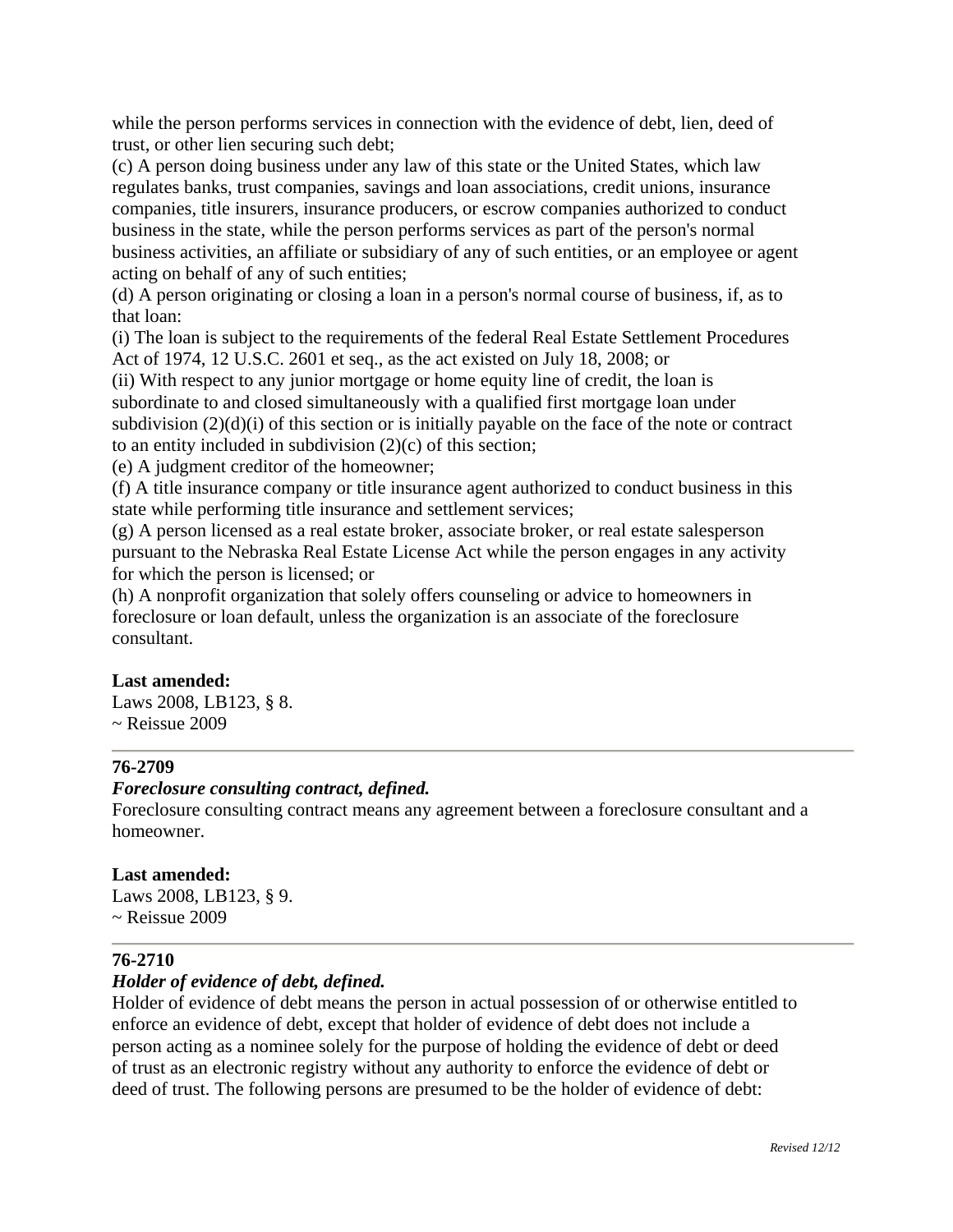(1) The person who is the obligee of and who is in possession of an original evidence of debt;

(2) The person in possession of an original evidence of debt together with the proper endorsement or assignment thereof to such person;

(3) The person in possession of a negotiable instrument evidencing a debt which has been duly negotiated to such person or to bearer or indorsed in blank; or

(4) The person in possession of an evidence of debt with authority, which may be granted by the original evidence of debt or deed of trust, to enforce the evidence of debt as an agent, a nominee, or a trustee or in a similar capacity for the obligee of the evidence of debt.

## **Last amended:**

Laws 2008, LB123, § 10. ~ Reissue 2009

## **76-2711**

#### *Homeowner, defined.*

Homeowner means the owner of a residence in foreclosure, including a vendee under a contract for deed to real property as defined in section 45-1002.

#### **Last amended:**

Laws 2009, LB 328, § 40  $\sim$  Reissue 2009

## **76-2712**

## *Residence in foreclosure, defined.*

Residence in foreclosure means a residence or dwelling that is occupied as the homeowner's principal place of residence and against which any type of foreclosure action, including, but not limited to, the filing of a notice of default of a deed of trust or the filing of a lawsuit to foreclose a mortgage or other lien, has been commenced.

#### **Last amended:**

Laws 2008, LB123, § 12. ~ Reissue 2009

## **76-2713**

## *Foreclosure consulting contract; form; notice required; right to cancel; notice.*

(1) A foreclosure consulting contract shall be in writing and provided to and retained by the homeowner, with changes, alterations, or modifications, for review at least twenty-four hours before it is signed by the homeowner.

(2) A foreclosure consulting contract shall be printed in at least twelve-point type and shall include the name, address, facsimile number, and email address of the foreclosure consultant to which a notice of cancellation may be delivered and the date the homeowner signed the contract.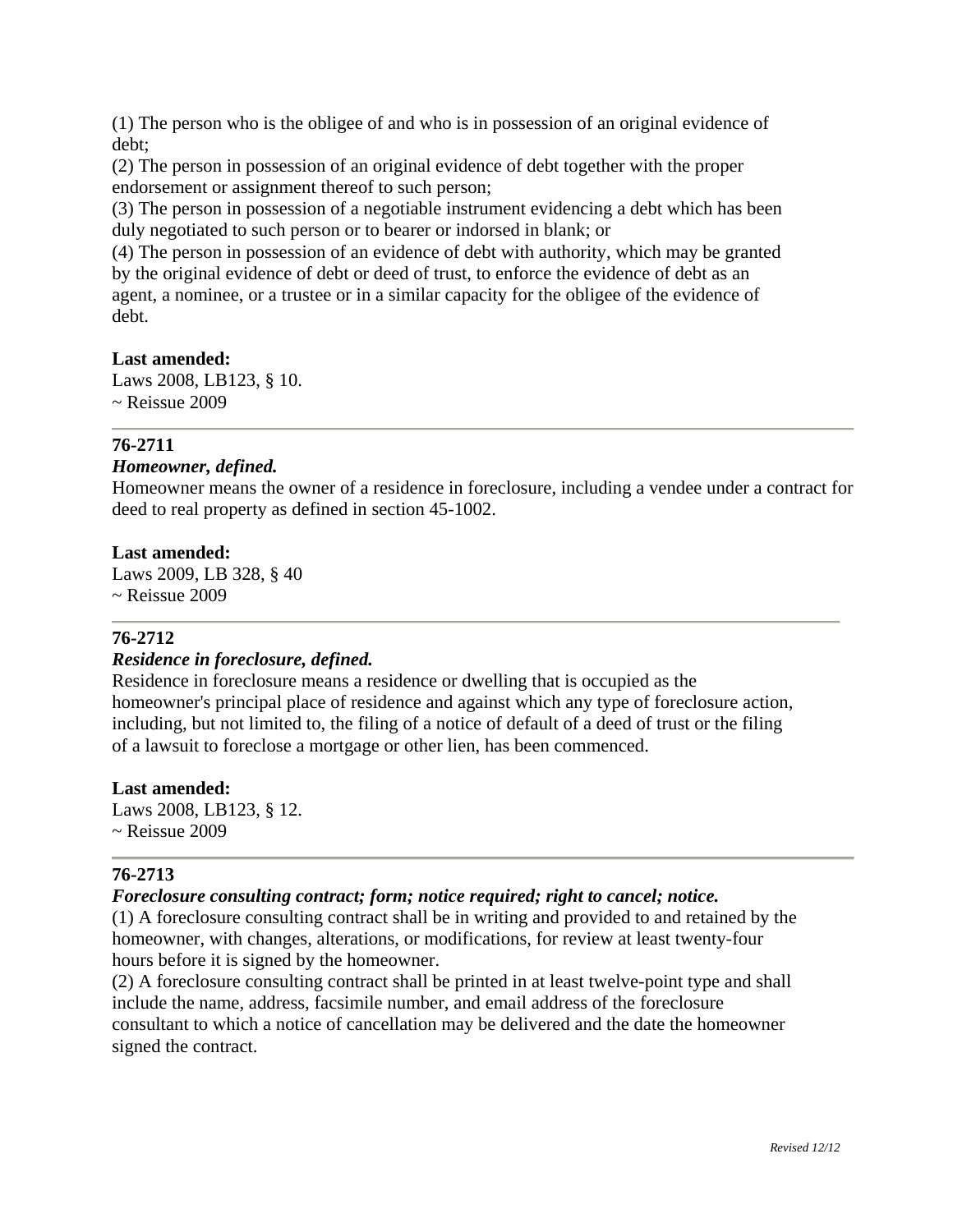(3) A foreclosure consulting contract shall fully disclose the exact nature of the foreclosure consulting services to be provided and the total amount and terms of any compensation to be received by the foreclosure consultant or associate.

(4) A foreclosure consulting contract shall be dated and personally signed, with each page being initialed by each homeowner of the residence in foreclosure and the foreclosure consultant, and shall be acknowledged by a notary public in the presence of the homeowner at the time the contract is signed by the homeowner.

(5) A foreclosure consulting contract shall contain the following notice, which shall be printed in at least fourteen-point, boldface type, completed with the name of the foreclosure consultant, and located in immediate proximity to the space reserved for the homeowner's signature:

NOTICE REQUIRED BY NEBRASKA LAW

............... (NAME OF FORECLOSURE CONSULTANT) OR (HIS/HER/ITS) ASSOCIATE CANNOT ASK YOU TO SIGN OR HAVE YOU SIGN ANY DOCUMENT THAT TRANSFERS ANY INTEREST IN YOUR HOME OR PROPERTY TO (HIM/HER/IT) OR (HIS/HER/ITS) ASSOCIATE.

............... (NAME OF FORECLOSURE CONSULTANT) OR (HIS/HER/ITS) ASSOCIATE CANNOT GUARANTEE YOU THAT THEY WILL BE ABLE TO REFINANCE YOUR HOME OR ARRANGE FOR YOU TO KEEP YOUR HOME. YOU MAY, AT ANY TIME, CANCEL THIS CONTRACT, WITHOUT PENALTY OF ANY KIND.

IF YOU WANT TO CANCEL THIS CONTRACT, MAIL OR DELIVER A SIGNED AND DATED COPY OF THIS NOTICE OF CANCELLATION, OR ANY OTHER WRITTEN NOTICE, INDICATING YOUR INTENT TO CANCEL TO ............... (NAME OF FORECLOSURE CONSULTANT) AT ............... (ADDRESS OF FORECLOSURE CONSULTANT, INCLUDING FACSIMILE NUMBER AND EMAIL ADDRESS). AS PART OF ANY CANCELLATION, YOU (THE HOMEOWNER) MUST REPAY ANY MONEY ACTUALLY SPENT ON YOUR BEHALF BY ............... (NAME OF FORECLOSURE CONSULTANT) PRIOR TO RECEIPT OF THIS NOTICE AND, AS A RESULT OF THIS AGREEMENT, WITHIN SIXTY DAYS, ALONG WITH INTEREST AT THE PRIME RATE PUBLISHED BY THE FEDERAL RESERVE BOARD PLUS TWO PERCENTAGE POINTS, WITH THE TOTAL INTEREST RATE NOT TO EXCEED EIGHT PERCENT PER YEAR.

THIS IS AN IMPORTANT LEGAL CONTRACT AND COULD RESULT IN THE LOSS OF YOUR HOME. CONTACT AN ATTORNEY OR A HOUSING COUNSELOR APPROVED BY THE FEDERAL DEPARTMENT OF HOUSING AND URBAN DEVELOPMENT BEFORE SIGNING.

(6) A completed form in duplicate, captioned NOTICE OF CANCELLATION, shall accompany a foreclosure consulting contract. The notice of cancellation shall:

(a) Be on a separate sheet of paper attached to the contract;

(b) Be easily detachable; and

(c) Contain the following statement, printed in at least fourteen-point type:

NOTICE OF CANCELLATION

............... (DATE OF CONTRACT)

TO: (NAME OF FORECLOSURE CONSULTANT)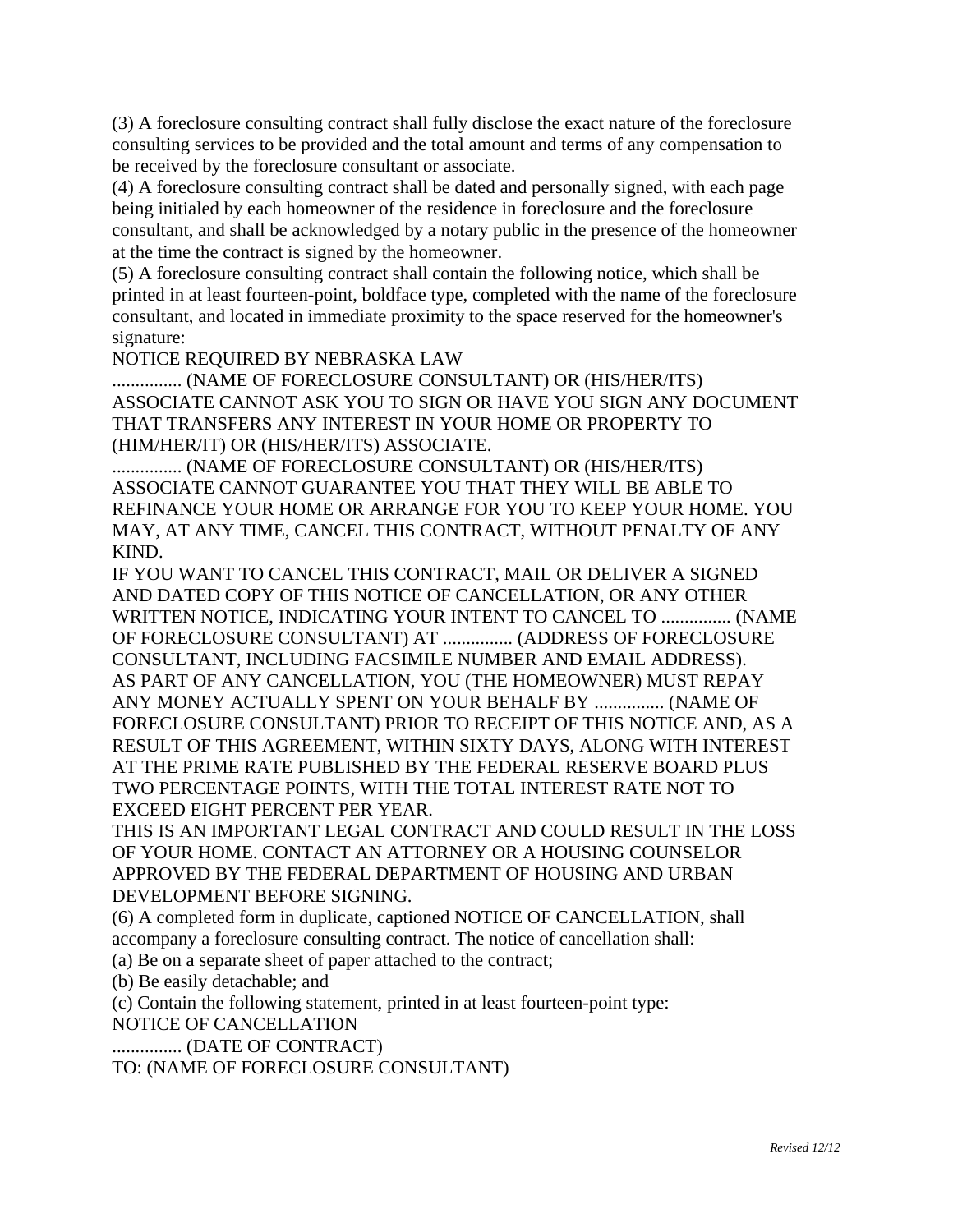# (ADDRESS OF FORECLOSURE CONSULTANT, INCLUDING FACSIMILE NUMBER AND EMAIL ADDRESS) I HEREBY CANCEL THIS CONTRACT.

............... (DATE)

............... (HOMEOWNER'S SIGNATURE)

(7) A foreclosure consultant shall provide to the homeowner a signed, dated, and acknowledged copy of the foreclosure consulting contract and the attached notice of cancellation immediately upon execution of the contract.

(8) The time during which the homeowner may cancel a foreclosure consulting contract does not begin to run until the foreclosure consultant has complied with this section.

## **Last amended:**

Laws 2008, LB123, § 13. ~ Reissue 2009

# **76-2714**

# *Homeowner; right to cancel foreclosure consulting contract; notice; when effective; repayment of funds.*

(1) In addition to any right of rescission available under state or federal law, a homeowner has the right to cancel a foreclosure consulting contract at any time.

(2) Cancellation occurs when a homeowner gives written notice of cancellation of the foreclosure consulting contract to the foreclosure consultant at the address specified in the contract or through any facsimile number or email address identified in the contract or other materials provided to the homeowner by the foreclosure consultant.

(3) Notice of cancellation, if given by mail, is effective when deposited in the United States mail, properly addressed, with postage prepaid.

(4) Notice of cancellation need not be in the form provided with the contract and is effective, however expressed, if it indicates the intention of the homeowner to cancel the foreclosure consulting contract.

(5) As part of the cancellation of a foreclosure consulting contract, the homeowner shall repay, within sixty days after the date of cancellation, all funds paid or advanced in good faith prior to the receipt of notice of cancellation by the foreclosure consultant or his or her associate under the terms of the foreclosure consulting contract, together with interest at the prime rate published by the Federal Reserve Board plus two percentage points, with the total interest rate not to exceed eight percent per year, from the date of expenditure until repaid by the homeowner.

(6) Except as provided in subsection (5) of this section, the right to cancel shall not be conditioned on the repayment of any funds.

## **Last amended:**

Laws 2008, LB123, § 14.  $\sim$  Reissue 2009

## **76-2715**

*Foreclosure consulting contract; provisions prohibited.*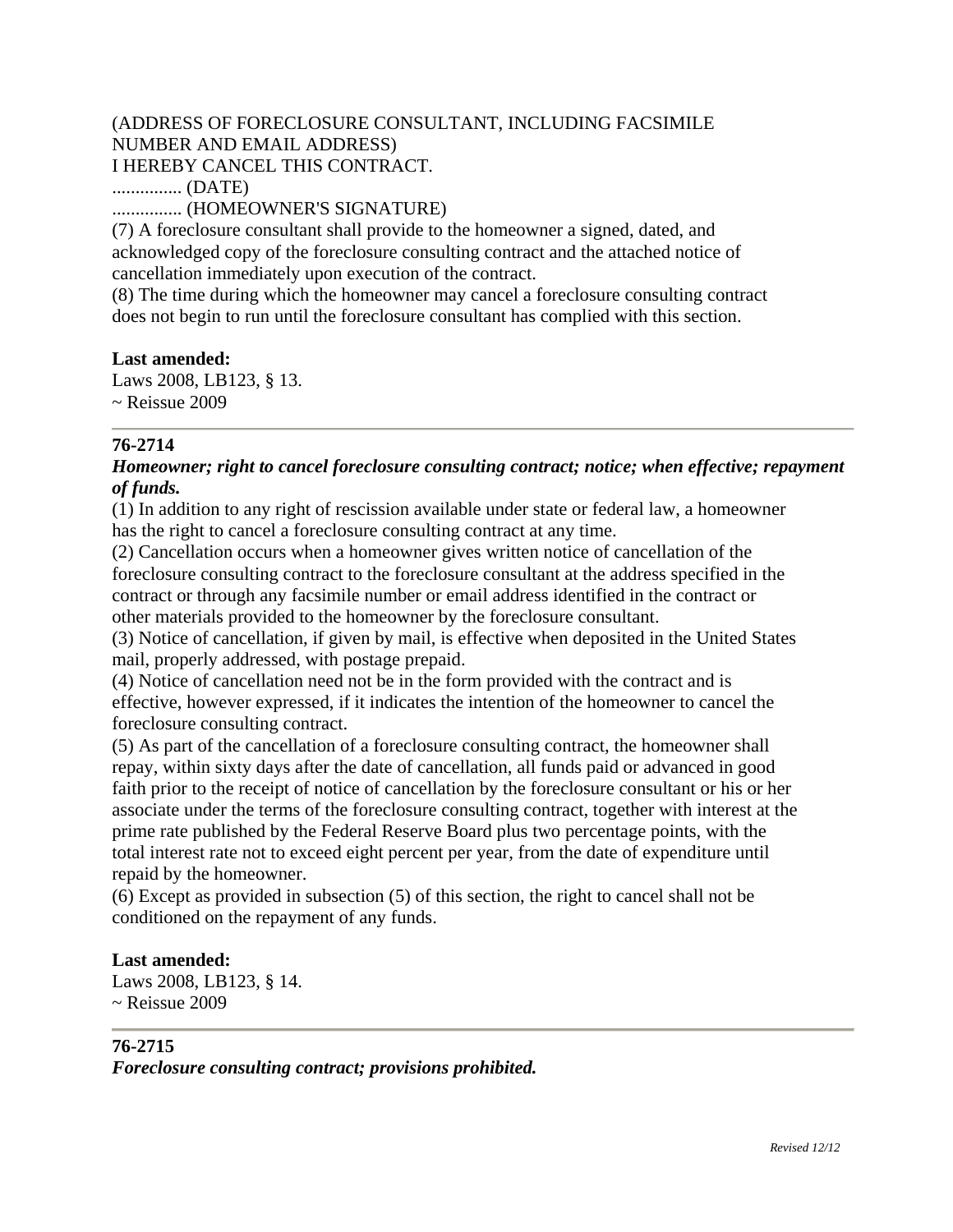A provision in a foreclosure consulting contract is void as against public policy if the provision attempts or purports to:

(1) Waive any of the rights specified in sections 76-2713 to 76-2718 or the right to a jury trial;

(2) Consent to jurisdiction for litigation or choice of law in a state other than Nebraska;

(3) Consent to venue in a county other than the county in which the residence in foreclosure is located; or

(4) Impose any costs or fees greater than the actual costs and fees.

## **Last amended:**

Laws 2008, LB123, § 15.  $\sim$  Reissue 2009

## **76-2716**

#### *Foreclosure consultant; prohibited acts.*

A foreclosure consultant shall not:

(1) Claim, demand, charge, collect, or receive any compensation until after the foreclosure consultant has fully performed each and every service the foreclosure consultant contracted to perform or represented that the foreclosure consultant would perform;

(2) Claim, demand, charge, collect, or receive any interest or any other compensation for a loan that the foreclosure consultant makes to the homeowner that exceeds the prime rate published by the Federal Reserve Board at the time of any loan plus two percentage points, with the total interest rate not to exceed eight percent per year;

(3) Take a wage assignment, a lien of any type on real or personal property, or any other security to secure the payment of compensation;

(4) Receive any consideration from a third party in connection with foreclosure consulting services provided to a homeowner unless the consideration is first fully disclosed in writing to the homeowner;

(5) Acquire an interest, directly, indirectly, or through an associate, in the real or personal property of a homeowner with whom the foreclosure consultant has contracted;

(6) Obtain a power of attorney from a homeowner for any purpose other than to inspect documents as provided by law; or

(7) Induce or attempt to induce a homeowner to enter into a foreclosure consulting contract that does not comply in all respects with sections 76-2713 to 76-2718.

#### **Last amended:**

Laws 2008, LB123, § 16.  $\sim$  Reissue 2009

## **76-2717**

## *Foreclosure consultant or associate; unconscionable transaction or contract; review by court.*

(1) A foreclosure consultant or associate may not facilitate or engage in any transaction that is unconscionable given the terms and circumstances of the transaction.

(2)(a) If a court, as a matter of law, finds a foreclosure consulting contract or any clause of such contract to have been unconscionable at the time it was made, the court may refuse to enforce the contract, enforce the remainder of the contract without the unconscionable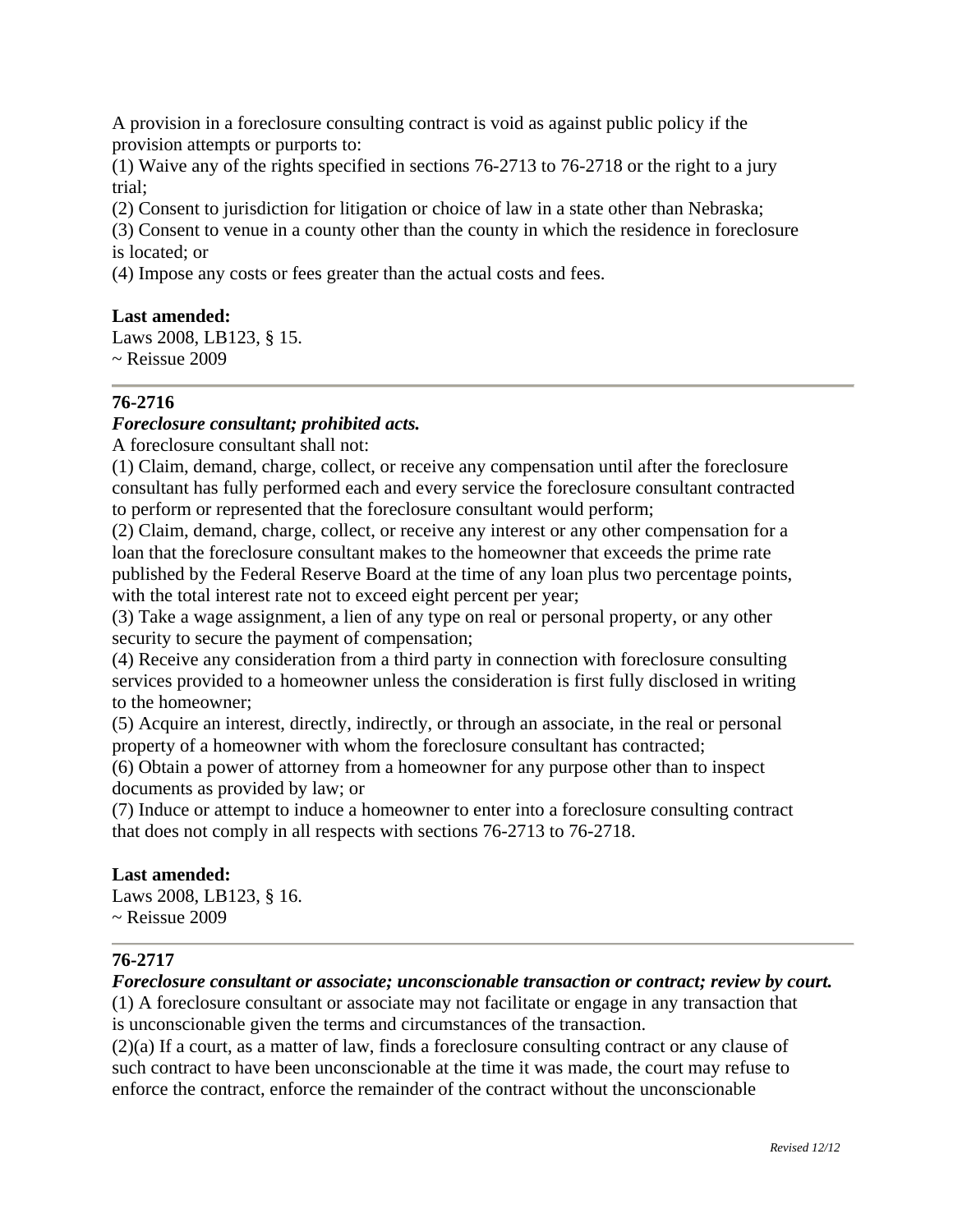clause, or so limit the application of any unconscionable clause as to avoid an unconscionable result.

(b) When it is claimed or appears to the court that a foreclosure consulting contract or any clause of such contract may be unconscionable, the parties shall be afforded a reasonable opportunity to present evidence as to its commercial setting, purpose, and effect to aid the court in making the determination.

(c) In order to support a finding of unconscionability, there must be evidence of an unreasonable inequality of bargaining power or other circumstances in which there is an absence of meaningful choice for one of the parties, together with contract terms that are, under standard industry practices, unreasonably favorable to the foreclosure consultant or associate.

#### **Last amended:**

Laws 2008, LB123, § 17.  $\sim$  Reissue 2009

## **76-2718**

*Foreclosure consulting contract and notices; English required; translation into other language.* A foreclosure consulting contract, and all notices of cancellation provided for therein, shall be written in English and shall be accompanied by a written translation from English into any other language principally spoken by the homeowner, certified by the person making the translation as a true and correct translation of the English version. The translated version shall be presumed to have equal status and credibility as the English version.

## **Last amended:**

Laws 2008, LB123, § 18.  $\sim$  Reissue 2009

## **76-2719**

## *Equity purchase contract; form.*

Every equity purchase contract shall be written in at least twelve-point, boldface type and fully completed, signed, and dated by the homeowner and equity purchaser prior to the execution of any instrument quitclaiming, assigning, transferring, conveying, or encumbering an interest in the residence in foreclosure.

#### **Last amended:**

Laws 2008, LB123, § 19.  $\sim$  Reissue 2009

## **76-2720**

#### *Equity purchase contract; contents; notice.*

(1) Every equity purchase contract shall contain the entire agreement of the parties and shall include the following:

(a) The name, business address, telephone number, facsimile number, and email address of the equity purchaser;

(b) The street address and full legal description of the residence in foreclosure;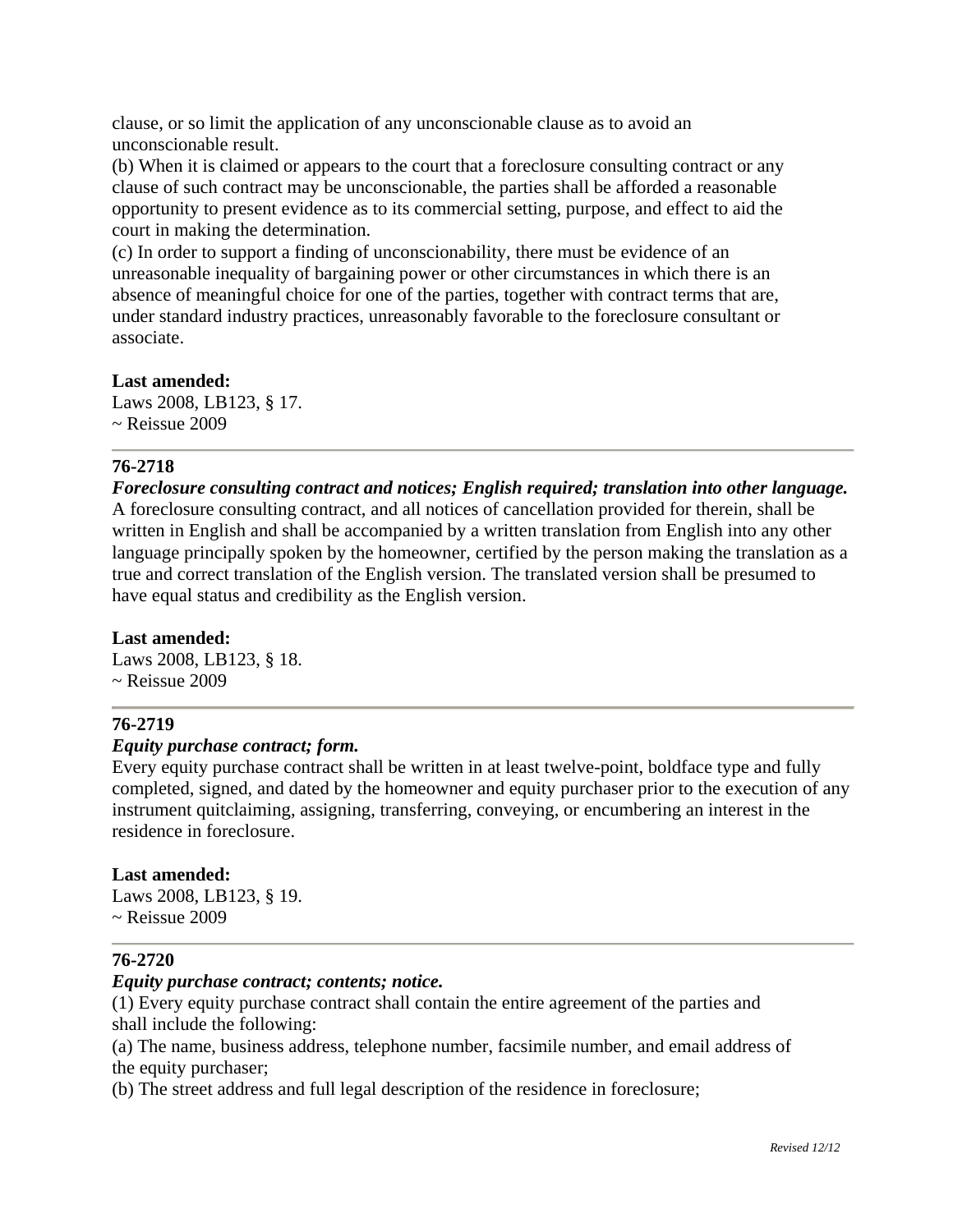(c) Clear and conspicuous disclosure of any financial or legal obligations of the homeowner that will be assumed by the equity purchaser. If the equity purchaser will not be assuming any financial or legal obligations of the homeowner, the equity purchase contract shall so state;

(d) The total consideration to be paid by the equity purchaser in connection with or incident to the acquisition by the equity purchaser of the residence in foreclosure;

(e) The terms of payment or other consideration, including, but not limited to, any services of any nature that the equity purchaser represents will be performed for the homeowner before or after the sale;

(f) The date and time when possession of the residence in foreclosure is to be transferred to the equity purchaser;

(g) The terms of any rental agreement or lease;

(h) The specifications of any option or right to repurchase the residence in foreclosure, including the specific amounts of any escrow deposit, downpayment, purchase price, closing costs, commissions, or other fees or costs;

(i) A notice of cancellation as provided in section 76-2722; and

(j) The following notice, in at least fourteen-point, boldface type, completed with the name of the equity purchaser, immediately above the statement required by section 76-2722: NOTICE REQUIRED BY NEBRASKA LAW

UNTIL YOUR RIGHT TO CANCEL THIS CONTRACT HAS ENDED, ..................... (NAME) OR ANYONE WORKING FOR .................... (NAME) CANNOT ASK YOU TO SIGN OR HAVE YOU SIGN ANY DEED OR ANY OTHER DOCUMENT.

(2) The equity purchase contract required by this section survives delivery of any instrument of conveyance of the residence in foreclosure, but does not have any effect on persons other than the parties to the contract or affect title to the residence in foreclosure.

## **Last amended:**

Laws 2008, LB123, § 20.  $\sim$  Reissue 2009

## **76-2721**

## *Homeowner; right to cancel equity purchase contract; limitation; when effective.*

(1)(a) In addition to any right of rescission available under state or federal law, a homeowner has the right to cancel an equity purchase contract until midnight of the third business day following the day on which the homeowner signs a contract that complies with the Nebraska Foreclosure Protection Act or until noon on the last business day before the foreclosure sale of the residence in foreclosure, whichever occurs first.

(b) There shall be no right to cancel under the act with regard to any equity purchase contract executed on or after noon of the last business day before the foreclosure sale of the residence in foreclosure, if the homeowner first agrees to enter into an equity purchase contract with the equity purchaser on or after noon of the last business day before the foreclosure sale.

(2) Cancellation occurs when a homeowner personally delivers written notice of cancellation to the address specified in the equity purchase contract or upon deposit of such notice in the United States mail, properly addressed, with postage prepaid.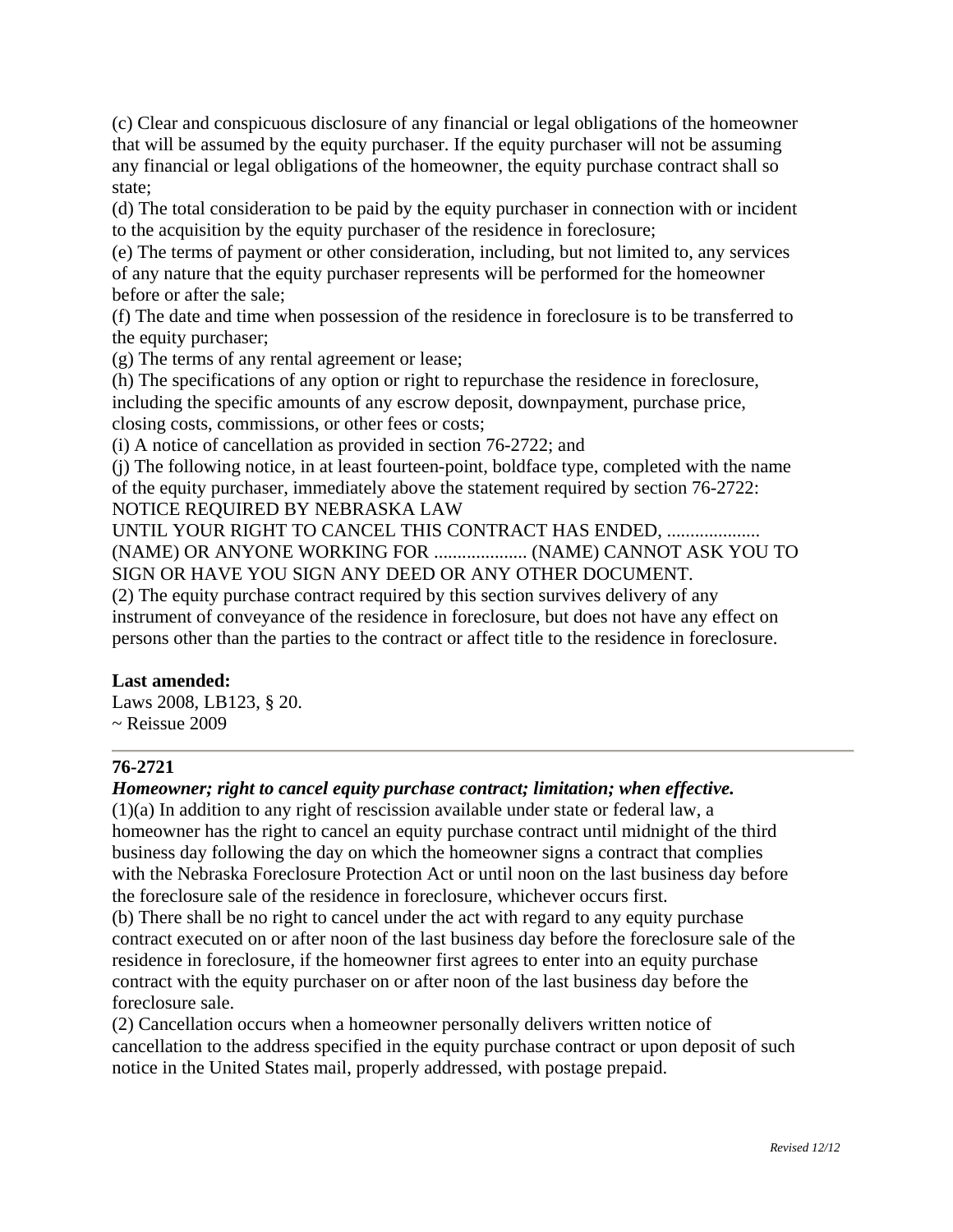(3) A notice of cancellation given by a homeowner need not take the particular form as provided with the equity purchase contract and, however expressed, is effective if it indicates the intention of the homeowner not to be bound by the equity purchase contract. (4) In the absence of any written notice of cancellation from a homeowner, the execution by the homeowner of a deed or other instrument of conveyance of an interest in the residence in foreclosure to the equity purchaser after the expiration of the rescission period creates a rebuttable presumption that the homeowner did not cancel the equity purchase contract.

## **Last amended:**

Laws 2008, LB123, § 21.  $\sim$  Reissue 2009

#### **76-2722**

*Equity purchase contract; Notice of Cancellation; form; copy provided to homeowner.* (1)(a) The equity purchase contract shall contain, as the last provision before the space reserved for the homeowner's signature, a conspicuous statement in at least twelve-point, boldface type, as follows:

YOU MAY CANCEL THIS CONTRACT FOR THE SALE OF YOUR HOUSE WITHOUT ANY PENALTY OR OBLIGATION AT ANY TIME BEFORE ................ (DATE AND TIME OF DAY). SEE THE ATTACHED NOTICE OF CANCELLATION FORM FOR AN EXPLANATION OF THIS RIGHT.

(b) The equity purchaser shall accurately specify, within the equity purchase contract, the date and time of day on which the cancellation right ends.

(c) If no right to cancel the equity purchase contract exists under the Nebraska Foreclosure Protection Act as set forth in subdivision (1)(b) of section 76-2721, the equity purchase contract shall conspicuously state that no such cancellation right exists.

(2) The equity purchase contract shall be accompanied by duplicate completed forms, captioned Notice of Cancellation in at least twelve-point, boldface type if the equity purchase contract is printed or in capital letters if the equity purchase contract is typed, followed by a space in which the equity purchaser shall enter the date on which the homeowner executed the equity purchase contract. Such form shall:

(a) Be attached to the equity purchase contract;

(b) Be easily detachable; and

(c) Contain the following statement, in at least ten-point type if the equity purchase contract is printed or in capital letters if the contract is typed: NOTICE OF CANCELLATION

............... (ENTER DATE EQUITY PURCHASE CONTRACT WAS SIGNED). YOU MAY CANCEL THIS CONTRACT FOR THE SALE OF YOUR HOUSE, WITHOUT ANY PENALTY OR OBLIGATION, AT ANY TIME BEFORE ............... (ENTER DATE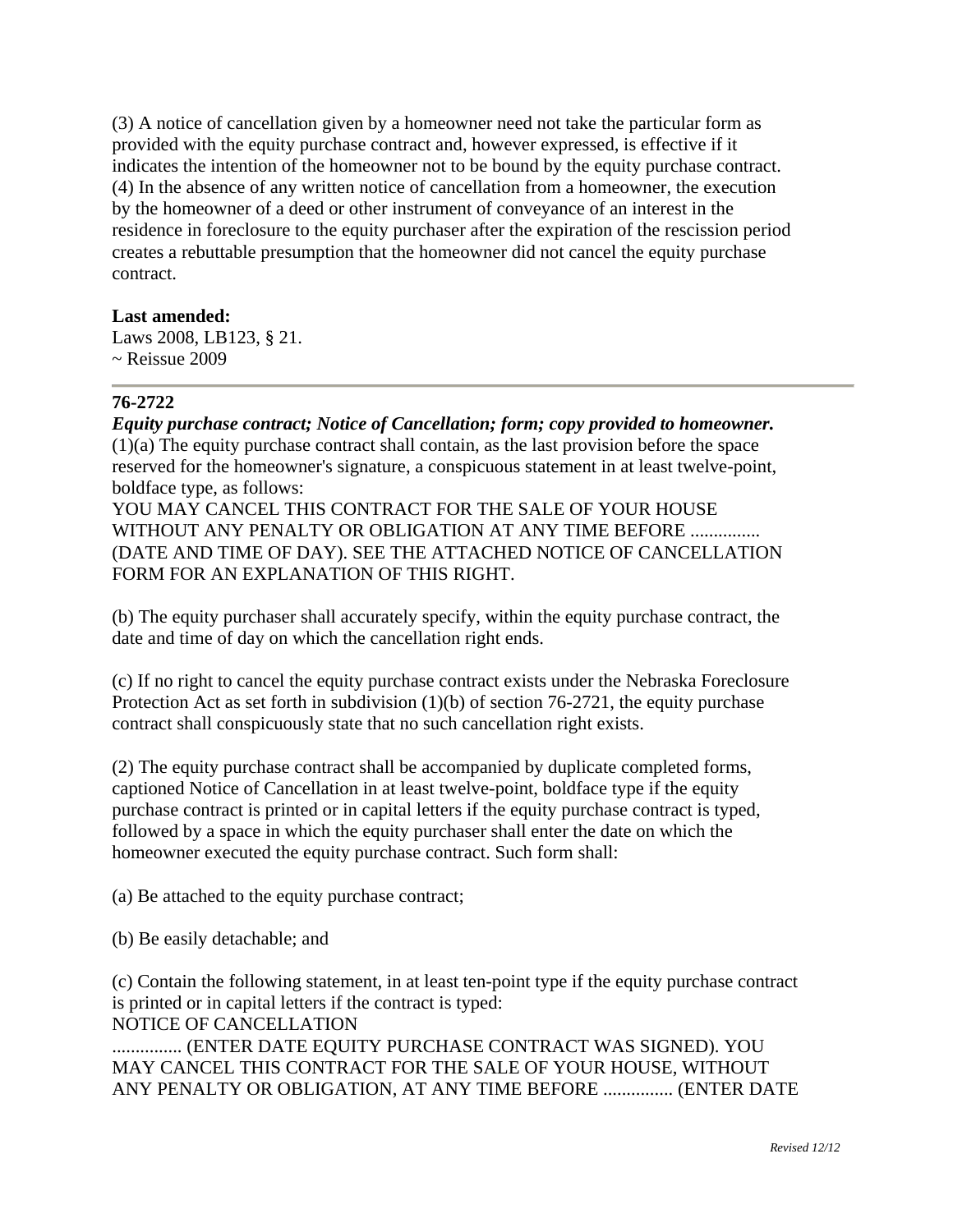AND TIME OF DAY). TO CANCEL THIS TRANSACTION, PERSONALLY DELIVER A SIGNED AND DATED COPY OF THIS NOTICE OF CANCELLATION IN THE UNITED STATES MAIL, POSTAGE PREPAID, TO ..............., (NAME OF PURCHASER) AT ............... (STREET ADDRESS OF PURCHASER'S PLACE OF BUSINESS) NOT LATER THAN ............... (ENTER DATE AND TIME OF DAY). I HEREBY CANCEL THIS TRANSACTION ............... (DATE) ............... (SELLER'S SIGNATURE).

(3) The equity purchaser shall provide the homeowner with a copy of the equity purchase contract and the attached notice of cancellation.

(4) The time during which the homeowner may cancel the equity purchase contract does not begin to run until the equity purchaser has complied with this section.

#### **Last amended:**

Laws 2008, LB123, § 22. ~ Reissue 2009

#### **76-2723**

#### *Option to repurchase; conditions.*

A transaction in which a homeowner purports to grant a residence in foreclosure to an equity purchaser by an instrument that appears to be an absolute conveyance and in which an option to repurchase is reserved to the homeowner or is given by the equity purchaser to the homeowner shall be permitted only where all of the following conditions have been met:

(1) The reconveyance contract complies in all respects with section 76-2720;

(2) The reconveyance contract provides the homeowner with a nonwaivable, thirty-day right to cure any default of the reconveyance contract and specifies that the homeowner may exercise this right to cure on at least three separate occasions during the term of such reconveyance contract; (3) The equity purchaser fully assumes or discharges the lien in foreclosure as well as any prior liens that will not be extinguished by the foreclosure, which assumption or discharge shall be accomplished without a violation of the terms and conditions of the liens being assumed or discharged;

(4) The equity purchaser verifies and can demonstrate that the homeowner has or will have a reasonable ability to make the lease payments and to repurchase the residence in foreclosure within the term of the option to repurchase under the reconveyance contract. For purposes of this section, there is a rebuttable presumption that the homeowner has a reasonable ability to make lease payments and to repurchase the residence in foreclosure if the homeowner's payments for primary housing expenses and regular principal and interest payments on other personal debt do not exceed sixty percent of the homeowner's monthly gross income; and

(5) The price the homeowner must pay to exercise the option to repurchase the residence in foreclosure is not unconscionable. Without limitation on available claims under section 76-2726, a repurchase price exceeding twenty-five percent of the price at which the equity purchaser acquired the residence in foreclosure creates a rebuttable presumption that the reconveyance contract is unconscionable. The acquisition price paid by the equity purchaser may include any actual costs incurred by the equity purchaser in acquiring the residence in foreclosure, including repairs and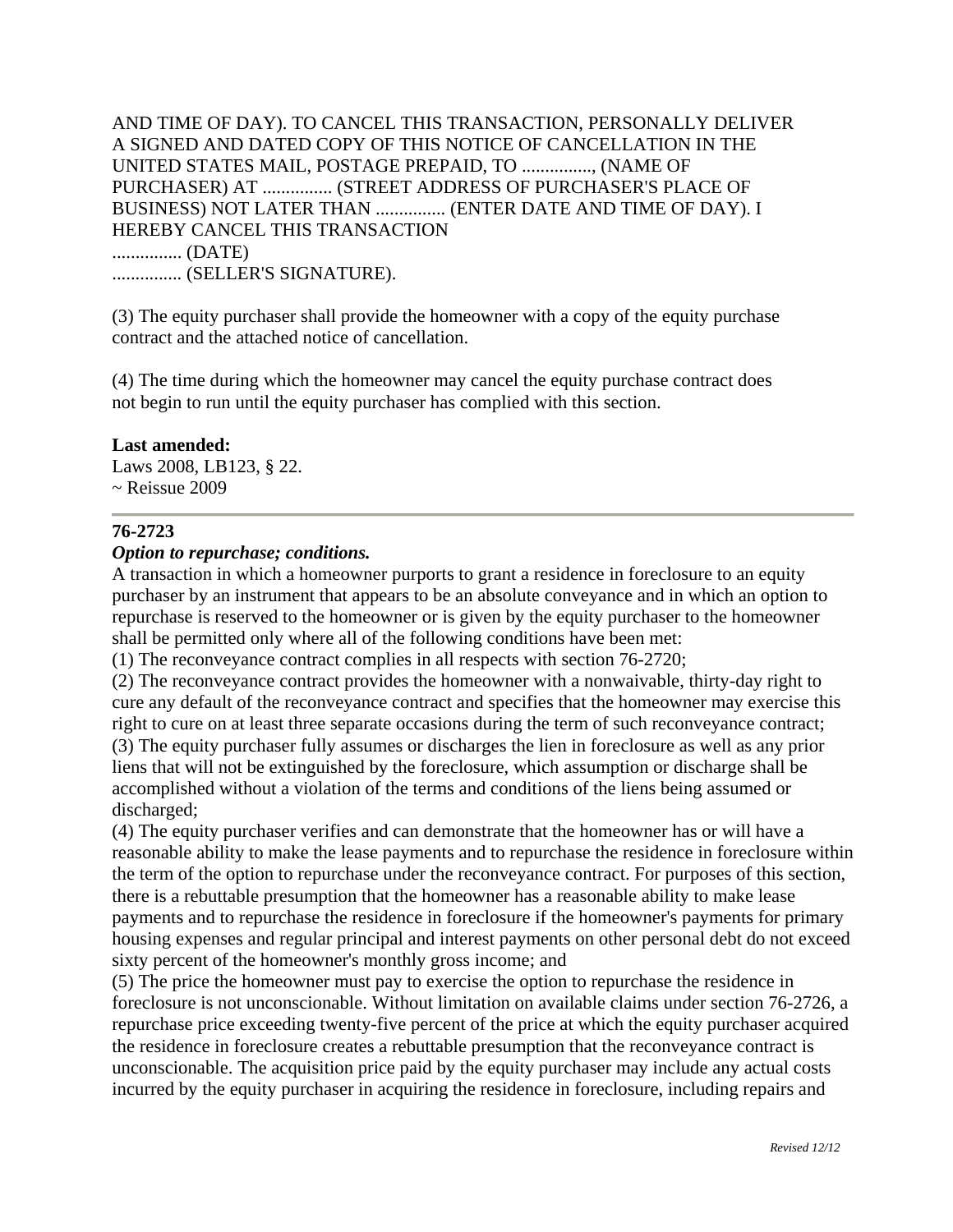capital improvements, and may include below market rent discounts. The equity purchaser shall provide the homeowner with documentation proving such costs and below market rent discounts prior to the homeowner's exercise of the option to purchase.

#### **Last amended:**

Laws 2008, LB123, § 23.  $\sim$  Reissue 2009

## **76-2724**

## *Equity purchase contract; provisions prohibited.*

A provision in an equity purchase contract between an equity purchaser and a homeowner is void as against public policy if it attempts or purports to:

(1) Waive any of the rights specified in sections 76-2719 to 76-2727 or the right to a jury trial;

(2) Consent to jurisdiction for litigation or choice of law in a state other than Nebraska;

(3) Consent to venue in a county other than the county in which the residence in foreclosure is located; or

(4) Impose any costs or fees greater than the actual costs and fees.

#### **Last amended:**

Laws 2008, LB123, § 24.  $\sim$  Reissue 2009

## **76-2725**

#### *Equity purchaser; duties; prohibited acts.*

(1) The equity purchase contract provisions required by sections 76-2719 to 76-2724 shall be provided and completed in conformity with such sections by the equity purchaser.

(2) Until the time within which the homeowner may cancel the transaction has fully elapsed, the equity purchaser shall not do any of the following:

(a) Accept from a homeowner an execution of, or induce a homeowner to execute, an instrument of conveyance of any interest in the residence in foreclosure;

(b) Record with the register of deeds any document, including, but not limited to, the equity purchase contract, or any lease, lien, or instrument of conveyance that has been signed by the homeowner;

(c) Transfer or encumber or purport to transfer or encumber an interest in the residence in foreclosure to a third party; or

(d) Pay the homeowner any consideration.

(3) Within ten days following receipt of a notice of cancellation given in accordance with sections 76-2721 and 76-2722, the equity purchaser shall return without condition the original equity purchase contract and any other documents signed by the homeowner.

(4) An equity purchaser shall not make any untrue or misleading statements of material fact regarding the value of the residence in foreclosure, the amount of proceeds the homeowner will receive after a foreclosure sale, any equity purchase contract term, the homeowner's rights or obligations incident to or arising out of the sale transaction, or the nature of any document that the equity purchaser induces the homeowner to sign or any other untrue or misleading statement concerning the sale of the residence in foreclosure to the equity purchaser.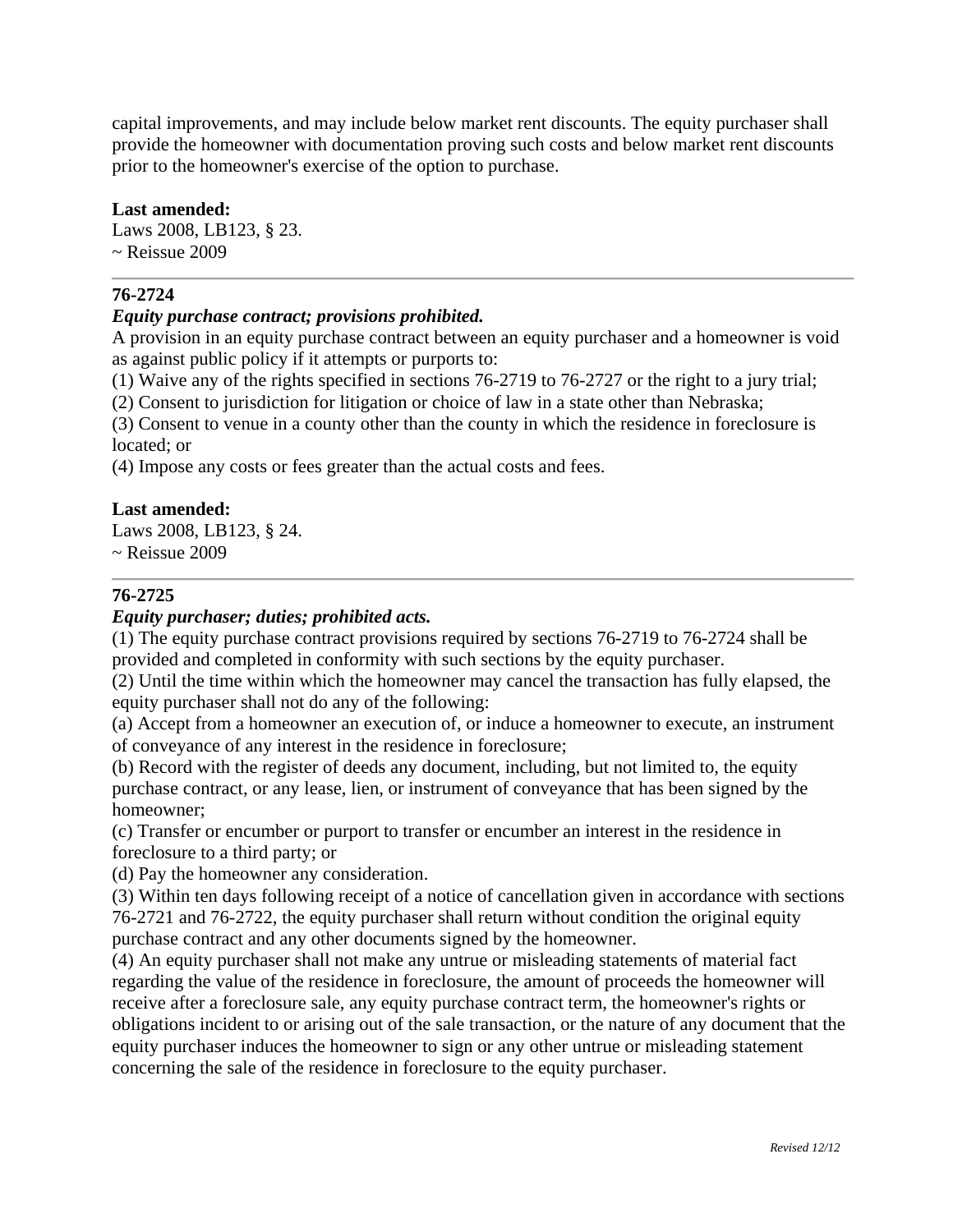**Last amended:**  Laws 2008, LB123, § 25.  $\sim$  Reissue 2009

# **76-2726**

#### *Equity purchaser or associate; unconscionable transaction or contract; review by court.*

(1) An equity purchaser or associate may not facilitate or engage in any transaction that is unconscionable given the terms and circumstances of the transaction.

(2)(a) If a court, as a matter of law, finds an equity purchase contract or any clause of such contract to have been unconscionable at the time it was made, the court may refuse to enforce the equity purchase contract, enforce the remainder of the equity purchase contract without the unconscionable clause, or so limit the application of any unconscionable clause as to avoid an unconscionable result.

(b) When it is claimed or appears to the court that the contract or any clause thereof may be unconscionable, the parties shall be afforded a reasonable opportunity to present evidence as to its commercial setting, purpose, and effect to aid the court in making the determination. (c) In order to support a finding of unconscionability, there must be evidence of some bad faith overreaching on the part of the equity purchaser or associate such as that which results from an unreasonable inequality of bargaining power or under other circumstances in which there is an absence of meaningful choice for one of the parties, together with contract terms that are, under

standard industry practices, unreasonably favorable to the equity purchaser or associate.

#### **Last amended:**

Laws 2008, LB123, § 26.  $\sim$  Reissue 2009

## **76-2727**

# *Equity purchase contract and related documents and instruments; English required; translation into other language.*

Any equity purchase contract, rental agreement, lease, or option or right to repurchase and any notice, conveyance, lien, encumbrance, consent, or other document or instrument signed by a homeowner shall be written in English and shall be accompanied by a written translation from English into any other language principally spoken by the homeowner, certified by the person making the translation as a true and correct translation of the English version. The translated version shall be presumed to have equal status and credibility as the English version.

#### **Last amended:**

Laws 2008, LB123, § 27.  $\sim$  Reissue 2009

## **76-2728**

#### *Violation; penalty.*

A person who violates any provision of the Nebraska Foreclosure Protection Act is guilty of a Class IV felony.

## **Last amended:**